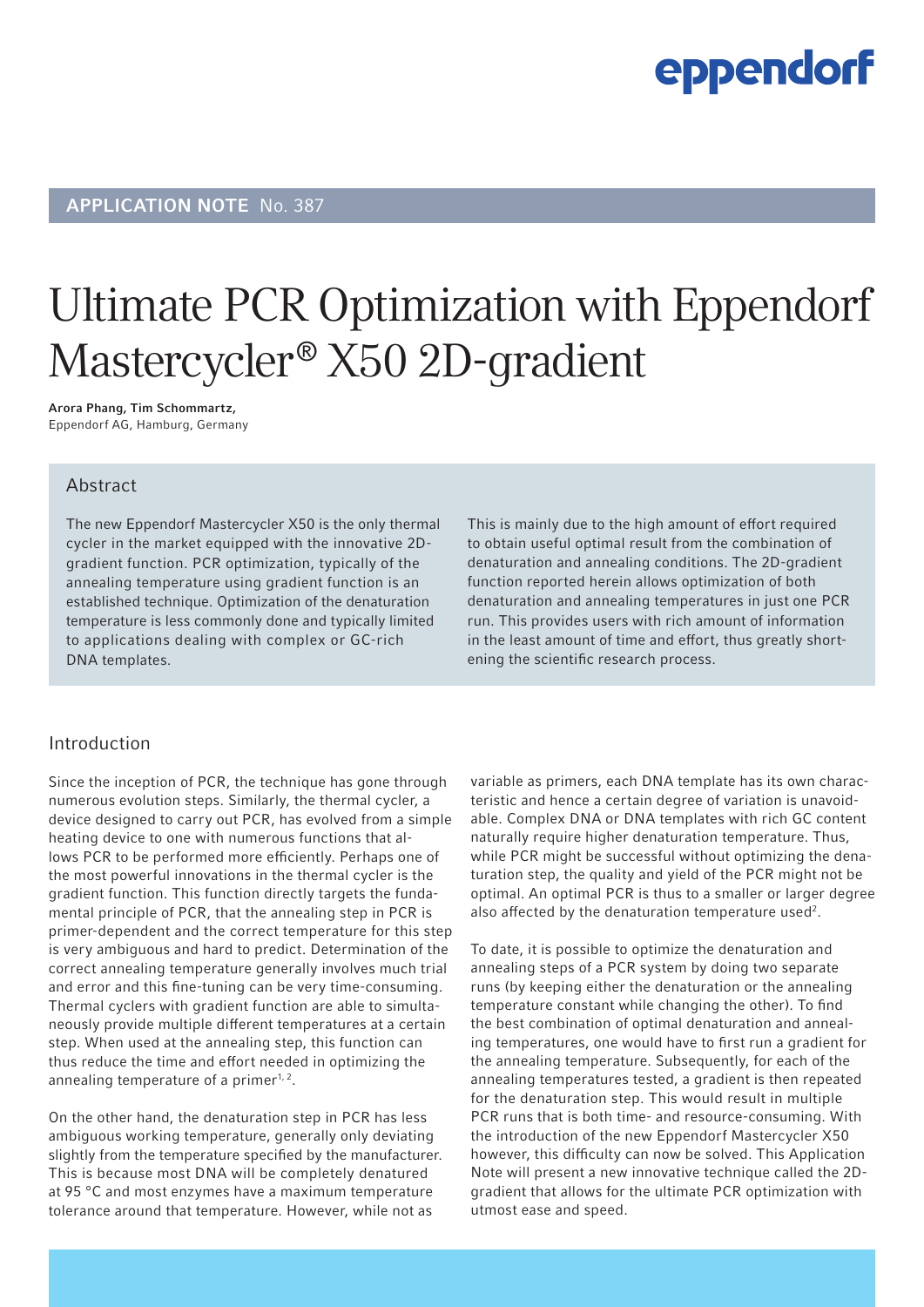#### Materials and Methods

PCRBio Taq DNA polymerase (NIPPON Genetics) and Human Genomic DNA (Roche®) were used for the following amplification. PCR reaction master mix containing 1X reaction buffer, 0.25U of enzyme, 0.2 µM of each primer and 20 ng DNA template was prepared. 10  $\mu$ l of the master mix was dispensed into each respective 96 wells of Eppendorf twin.tec*®* skirted PCR plates. Dispensing was carried out by Eppendorf ep*Motion®* 5073. Plates were sealed with adhesive PCR film and PCR was carried out on Mastercycler X50s.

The following primers were used for amplification of the human ß-actin gene:

Forward primer: 5'- ATCGCCGCGCTCGTCGTC-3' Reverse primer: 5'- TGGGTCATCTTCTCGCGGTTGG-3'

Cycling conditions are listed in Table 1. The PCR products were detected using GelRed<sup>™</sup> (Biotium) following agarose gel electrophoresis and visualized using the Gel Doc XR+ (BioRad®).

Table 1: PCR condition with two concurrent gradient setting at denaturation and annealing steps.

| <b>Header</b><br>(Eppendorf settings) | Lid              | 105 °C                      |
|---------------------------------------|------------------|-----------------------------|
|                                       | TSP/ESP          | 0 <sub>N</sub>              |
|                                       | Lid auto-off     | 0N                          |
|                                       | Temperature mode | Fast                        |
| <b>Initial Denaturation</b>           |                  | 96 $°C/5$ min               |
| Cycles: 35x                           | Denaturation     | Gradient at 90-99 $°C/20$ s |
|                                       | Annealing        | Gradient at 52-72 $°C/20$ s |
|                                       | Elongation       | 72 °C/30 s                  |
| Post-Cycle<br>Elongation              |                  | $72 °C/2$ min               |
| <b>Storage</b>                        | Hold             | $4^{\circ}$ C               |
|                                       |                  |                             |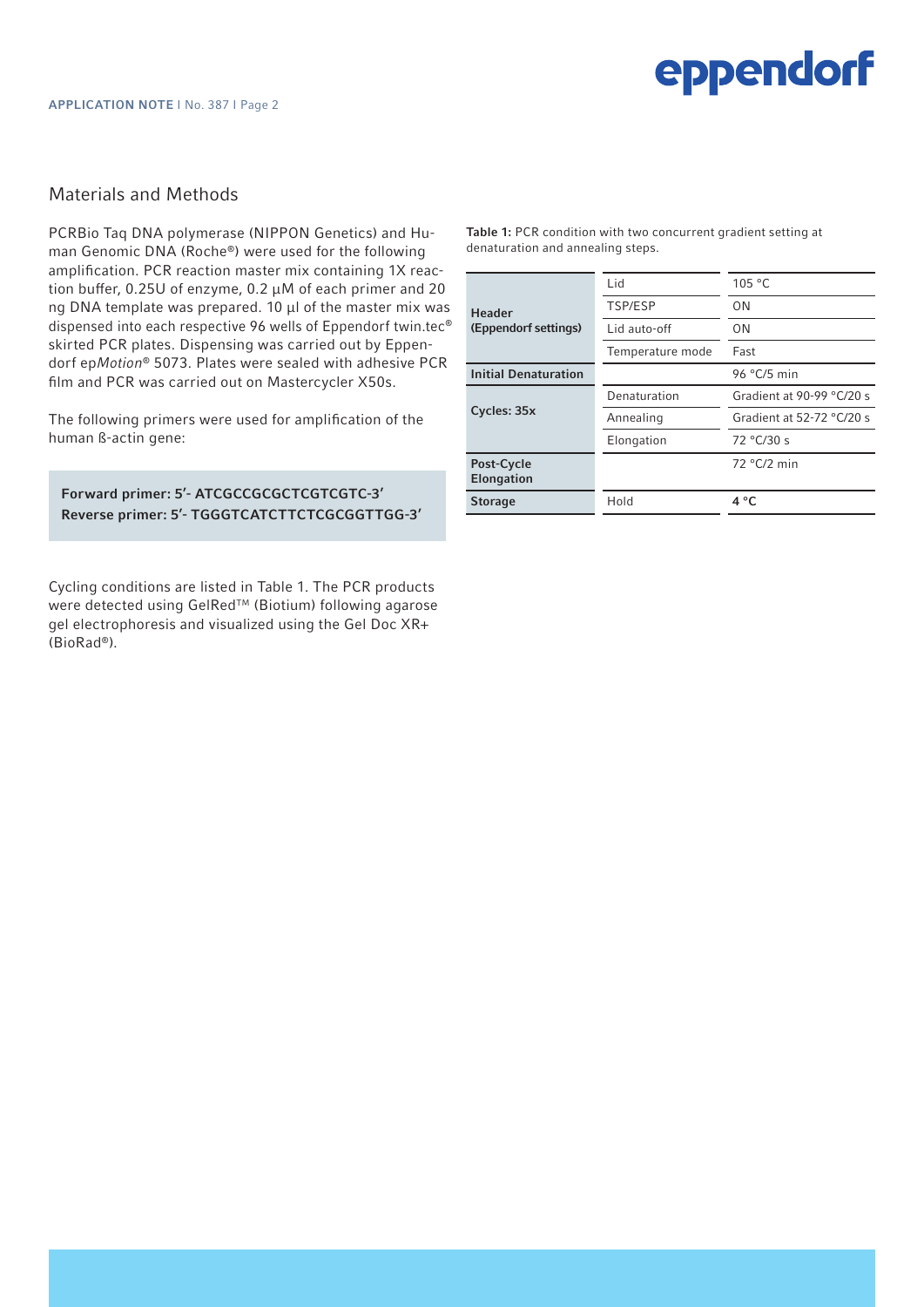### Results and Discussion

The new 2D-gradient function of the Mastercycler X50 enables optimization of both the denaturation and annealing temperatures in one PCR run. This was achieved through a matrix-style temperature set-up whereby the first gradient at denaturation step is set vertically while the second gradient

at annealing step is set horizontally. This means that each of the eight rows of the thermal block has a different temperature at the denaturation step while each of the 12 columns of the thermal block has a different temperature at the annealing step.



Figure 1: 2D-gradient function can be used in a matrix-style optimization of both denaturation and annealing temperatures concurrently to find the optimal condition for highest PCR yield.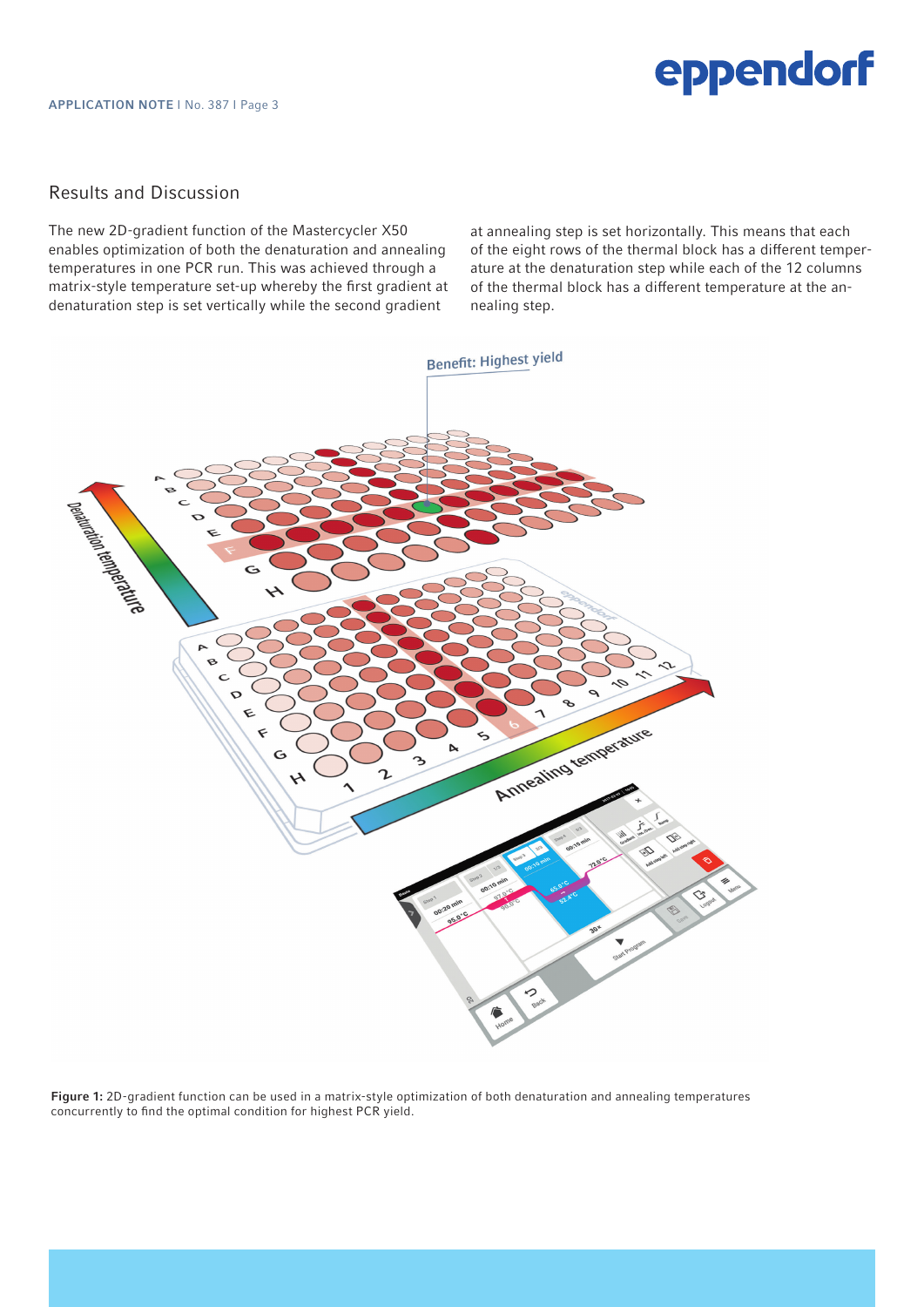Hence, for each denaturation temperature  $(T_{p})$ , 12 samples would be amplified at that temperature (e.g. wells A1–A12 would be subjected to 99 °C  $T_p$  while B1–B12 would be subjected to 98.5 °C  $T_p$ ). After the denaturation step, samples under the same column would be subjected to the same annealing temperature  $(T_A)$ , thus giving rise to 12 different  $T<sub>A</sub>$  across the block (e.g. A–H1 would be subjected to 51.9 °C  $T_{\text{A}}$  and A–H2 would be subjected to 52.3 °C  $T_{\text{A}}$ ). At the end of the completed PCR, the best combination of denaturation+annealing temperatures can then be determined (Figure 1).

Optimal PCR result is defined by maximum yield of the specific amplicon of interest. Therefore, the aim of PCR is always first and foremost specificity followed closely by yield. While this can be primarily achieved through optimizing the annealing temperature, there is no guarantee that the result obtained is the true "optimal" result. It is always possible that the yield could be increased or the amount of non-specific product be reduced.

Figure 2 shows the result of the matrix-style optimization technique of the 2D-gradient in amplifying the human ß-actin gene. This PCR system was chosen because of its temperature sensitive nature. Specific amplification will yield 484 bp fragments while sub-optimal condition will give rise to non-specific amplification visible as a 350 bp artefact in the gel.



technique.

Ordinarily, gradient optimization is only performed for the annealing step at a fixed denaturation temperature at ca. 95 °C. Taking the example from Figure 2, when 95.6 °C is used, gradient result for annealing step showed that 65.9 °C gives the best yield with small amount of non-specific product and at 70.5 °C, only specific product will be obtained. Depending on the objective of the PCR, both of these temperatures can be considered "optimal" conditions that are usually sufficient for most applications.

However, in certain cases such as low target copy number, a small difference in yield can be crucial to the application. In the example above, it can be clearly seen that 95.6 °C is not an optimal  $T_p$  for this PCR system. By lowering the  $T_p$ to 93.4 °C, the specific bands almost doubled in intensity. In addition, the results in this study showed that increasing  $T<sub>p</sub>$  leads to decreasing non-specific amplification. For PCR systems where non-specific amplification is a problem, especially those with multiple bands, running a gradient at denaturation step would be especially beneficial. Hence the 2D gradient allows users to easily obtain a rich amount of information about the characteristic of their PCR system, which in turn is beneficial for various application objectives such as increasing yield or resolving non-specific amplification problems.

#### Conclusion

The 2D-gradient function of the Mastercycler X50 allows users to simultaneously optimize both denaturation and annealing temperatures to determine the conditions for combined optimal yield and specificity for best PCR result. Not only does the convenience of this function allow users to save much time and effort in their optimization work, it also has important implications for applications relating to low target copy number and GC-rich targets. In addition, this function is highly useful in troubleshooting non-specific amplification issues.